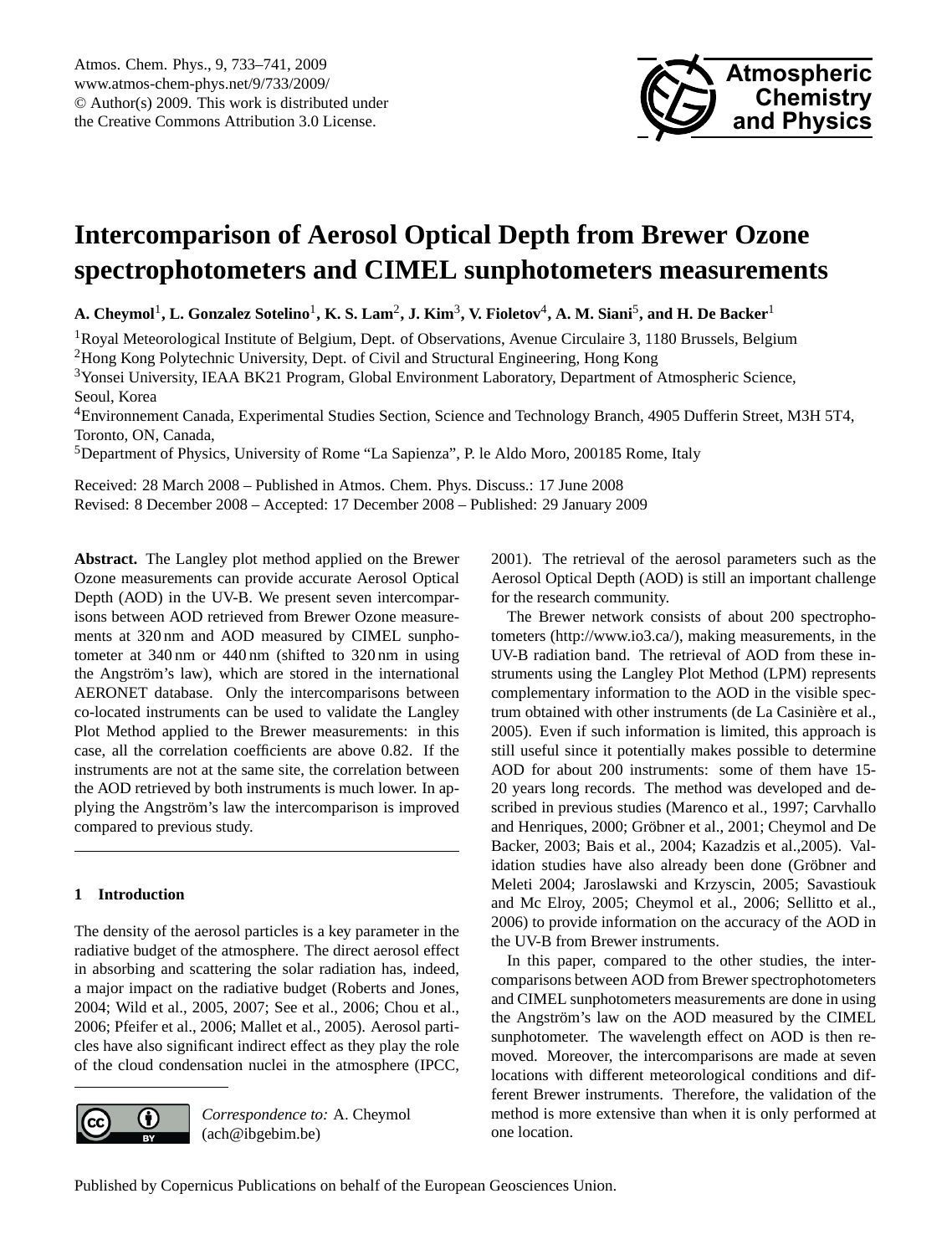**Table 1.** Contribution of the uncertainty on Calibration Factor (CF) to the Error on the AOD for 320.1 nm at each site. N is the number of CFs used to calculate the mean CF and its  $1\sigma$ .

| Site          | Mean CF $\pm 1\sigma$ | Error on AOD due to CF | N   |
|---------------|-----------------------|------------------------|-----|
| Uccle         | $17.83 + 0.21$        | 0.03                   | 64  |
| Toronto       | $17.30 \pm 0.15$      | $0.02(1984 - 1992)$    | 91  |
|               | $18.36 \pm 0.12$      | $0.01(1992 - 2003)$    | 77  |
|               | $18.46 \pm 0.13$      | $0.03(2003 - 2004)$    | 27  |
|               | $18.34 + 0.11$        | $0.02(2005 - 2007)$    | 29  |
| El Arenosillo | $19.61 + 0.11$        | 0.01                   | 353 |
| Norrköping    | $18.92 \pm 0.09$      | 0.02                   | 21  |
| Seoul         | $18.47 \pm 0.09$      | 0.04                   | 5   |
| Hong Kong     | $18.11 \pm 0.34$      | 0.05                   | 45  |
| Rome          | $19.03 \pm 0.17$      | 0.02                   | 50  |

The method used to retrieve the AOD from Brewer Ozone measurements is briefly explained in section 2. The validation of the AOD obtained in using LPM will be made in section 3 in comparing AOD from Brewer spectrophotometers and the CIMEL sunphotometers belonging to the AERONET database [\(http://aeronet.gsfc.nasa.gov/\)](http://aeronet.gsfc.nasa.gov/) at seven different stations.

## **2 Method**

The LPM is used to retrieve the AOD from the Brewer spectrophotometer. The instruments are calibrated by using this linear regression method and then the Calibration Factor (CF) can be determined: the CFs for Uccle, El Arenosillo, Seoul, Norrköping and Rome are constant over the period considered here. For Toronto, as there were some technical changes in the Brewer's calibration, the CFs are levelled: they are constant from 1984 to February 1992, then they are shifted for the period March 1992 to December 2002, changed again from January 2003 to December 2004 and finally shifted again from January 2005 up to now. For Hong Kong, the CFs are interpolated over the whole period. The error due to the uncertainty on the CFs are shown in Table 1 for each Brewer and for 320.1 nm. The error on AOD due to uncertainty on CF is, for most of the Brewers, below 0.03 except for the Brewers in Hong Kong and Seoul, where it is equal to 0.05 and 0.04, respectively. Another contribution to this error is also coming from the uncertainty on ozone at 320 nm, which is equal to 0.004 (Cheymol and De Backer, 2003).

The AOD are calculated only for cloudless days. To select these days, several tests are applied on the Brewer ozone measurements (Cheymol et al, 2006). To remove the stray light effect, which contaminated the AOD values (Cede et al., 2006; Arola and Koskela, 2004), a test on the airmass factor is added compared to previous studies (Cheymol and De Backer, 2003, Cheymol et al, 2006). Once the calibration of the Brewer spectrophotometer is determined with LPM, the AOD can be calculated for each individual Direct Sun (DS) measurement. Below, the list of the tests to select cloudless days on the DS radiation are summarised:

- 1. The individual DS data for which the airmass is above 3 are removed.
- 2. The ozone column and its standard deviation are computed on each group of five individual DS measurements for each wavelength. Data are accepted if the standard deviation is lower than 2.5 DU.
- 3. The range of zenith angles covered by valid DS observations for one day must be at least 20°.
- 4. The number of the individual DS data must be at least 50 per day (i.e 10 sequences of 5 observations).
- 5. The distance between each point and the Langley Plot regression line must be lower than 4.
- 6. The daily mean absolute deviation of the distance between each point and the Langley Plot regression line must be lower than 0.055.

For more details on the method used to calibrate the Brewer instrument, see Cheymol and De Backer (2003) and Marenco (2002).

# **3 Intercomparisons between AOD from Brewer spectrophotometer and CIMEL sunphotometer**

The automatic CIMEL observes the DS radiations and scans the sky at several wavelengths (340, 440, 670, 870 and 1020 nm) according to AERONET protocols, as part of this network (Holben et al., 1998).

During routine ozone observations, the Brewer spectrophotometer makes 5 individual DS ozone observations within 3 min at five wavelengths in the UV-B (306.3 nm, 310.1 nm, 313.5 nm, 316.7 nm and 320.1 nm) with a Full Width Half Maximum (FWHM) of about 0.6 nm. This intercomparison uses only the largest wavelength of the Brewer spectrophotometer at 320 nm as it is the closest to the wavelength of the CIMEL. This wavelength is selected between 340 and 440 nm (see Table 2) according to the CIMEL sites [\(http://aeronet.gsfc.nasa.gov\)](http://aeronet.gsfc.nasa.gov). The sun tracking of the Brewer is regularly checked by visual inspection. The stability of the tracking system is claimed by Kipp and Zonen to be of the order of 0.2◦ . This should be a random error and should not cause any bias on the AOD measurements. For Brewer Mark II like at Uccle and Toronto, a stray light effect exists for wavelength below 313.5 nm, which impacts the AODs (Arola and Koskela, 2004): nevertheless, the single Brewer instrument has a NiSO4 filter to cut off light from longer wavelengths and it has the best transmittance at 315– 320 nm. In this study, as only the 320.1 nm wavelength is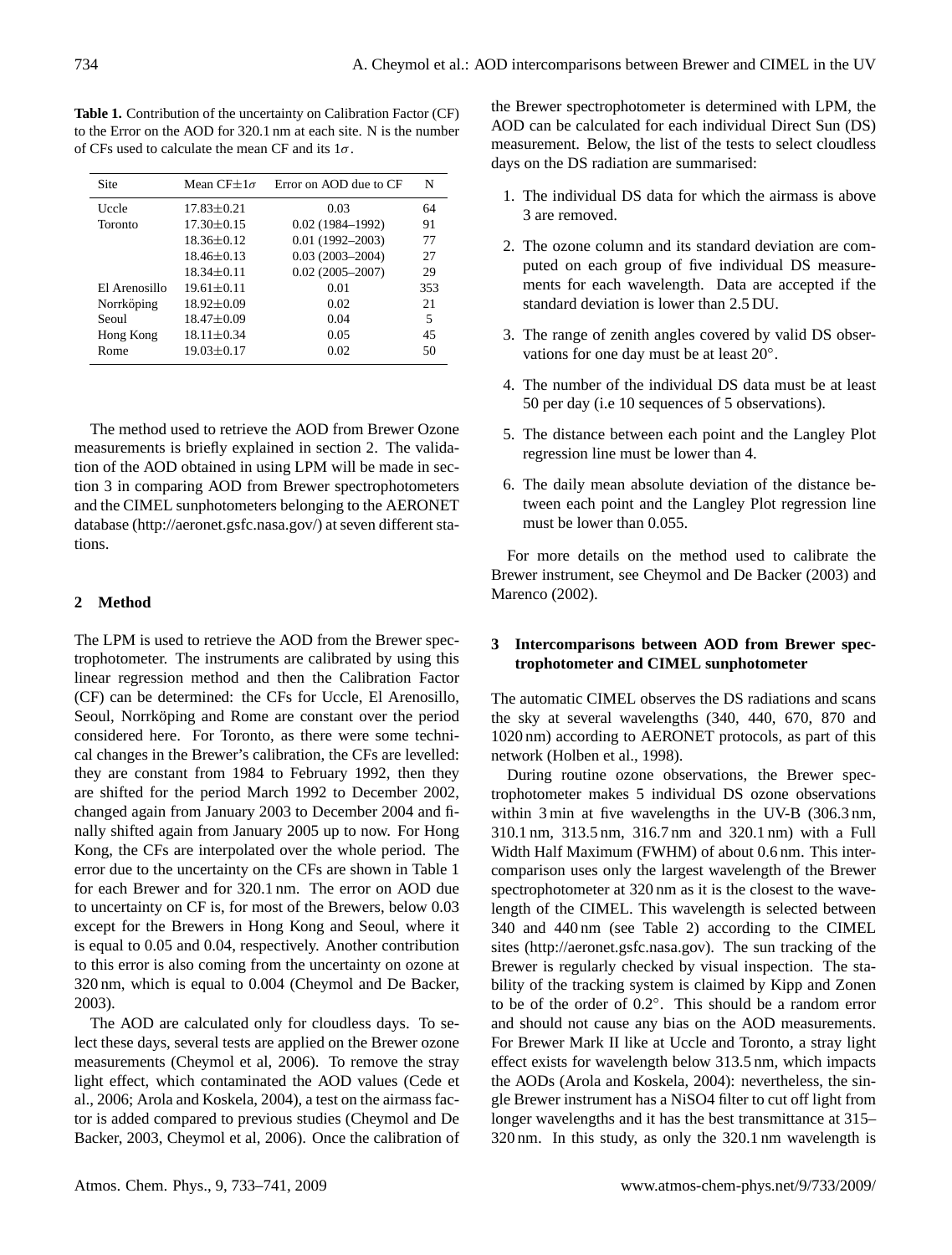Table 2. List of the sites (Uccle in Belgium, Toronto in Canada, El Arenosillo in Spain, Norrköping in Sweden, Seoul in Korea, Hong Kong in China and Rome in Italy), the instruments (B\*\*\*\* for the Brewer) and the distance between the instruments, the wavelength  $\lambda$  (in boldface for Brewer) and the period of the data used.

| <b>Site</b>    | <b>Instruments</b>             | $\lambda$ (nm) | Period used     |  |
|----------------|--------------------------------|----------------|-----------------|--|
| Uccle          | co-located: B#016 MkII, CIMEL  | 320.1, 340     | 2006-2007       |  |
| <b>Toronto</b> | co-located: B#008 MkII, CIMEL  | 320.1, 340     | 1996, 2003-2007 |  |
| Norrköping     | co-located: B#128 MkIII, CSEM  | 320.1, 368     | 2004            |  |
| El Arenosillo  | co-located: B#150 MkIII, CIMEL | 320.1, 440     | 2000-2006       |  |
| Seoul          | 16 km far: B#148 MkIV, CIMEL   | 320.1, 440     | 2000-2001       |  |
| Hong Kong      | 12 km far: B#115 MkIV, CIMEL   | 320.1, 340     | 2005-2006       |  |
| Rome           | 15 km far: B#067 MkIV, CIMEL   | 320.1, 440     | 2002-2006       |  |



**Fig. 1.** The six stations used in this paper: Uccle in Belgium, Rome in Italy, El Arenosillo in Spain, Toronto in Canada, Seoul in Korea and Hong Kong in China.

considered, this effect is negligible on AOD. The range of the zenith angle for all the Brewer is between at the lowest 13.68° (El Arenosillo) up to 71.10° as all the AOD measurements for which the airmass is above 3 are removed (see Table 3). To remove the effect of the wavelength difference between the instruments, the Angström's law (Angström, 1964) is applied on the AOD measured by the CIMEL to shift it to 320 nm. The Angström's coefficient  $\alpha$  calculated from the CIMEL measurements is used. All the plots show the comparison between the AOD at 320 nm measured by the Brewer and the AOD from CIMEL at 340, 368 or 440 nm shifted to 320 nm

Figure 1 shows the location of the different stations used in this study. The common period of each intercomparison is listed in Table 2.

**Table 3.** Range of the zenith angle corresponding to AOD measurements for each Brewer stations.

| Site          | Range of zenith angle in $\circ$ |
|---------------|----------------------------------|
| Uccle         | 28.44–71.09                      |
| Toronto       | 20.34-71.08                      |
| Norrköping    | 35.16-71.09                      |
| El Arenosillo | 13.68-71.09                      |
| Seoul         | 52.70-70.59                      |
| Hong Kong     | 41.21-70.93                      |
| Rome          | 18.46-71.09                      |

At Norrköping in Sweden, the AODs obtained from the Brewer ozone measurements at 320 nm have already been validated with AOD from a co-located sunphotometer (Cheymol et al., 2006) at 368 nm. In this paper, the AOD at 368 nm are shifted to 320.1 nm to remove the wavelength's effect on AOD.

Quasi simultaneous AOD from the Brewer and the CIMEL are compared. We consider only measurements of both instruments with a maximum time difference of three minutes. The absolute linear regression is used: this method is more representative for the group of AOD than the least mean square linear regression, which is very sensitive to outliers. The error on the regression parameters has been estimated in using the bootstrap method with 10 000 iterations. This error represents a 68.3% confidence limit and can be safely interpreted as  $1\sigma$  (Efron and Tibshirani, 1986).

# 3.1 Co-located instruments

### 3.1.1 Uccle, Belgium

Uccle is located near Brussels in Belgium ( $50°48'$  N,  $4°21'$  E, 100 m a.s.l.) in a residential area. It is strongly affected by pollution (BIM, 2004). Two Brewer instruments are situated on the roof of a building of the Royal Meteorological Institute of Belgium (RMIB) and are re-calibrated every 2–3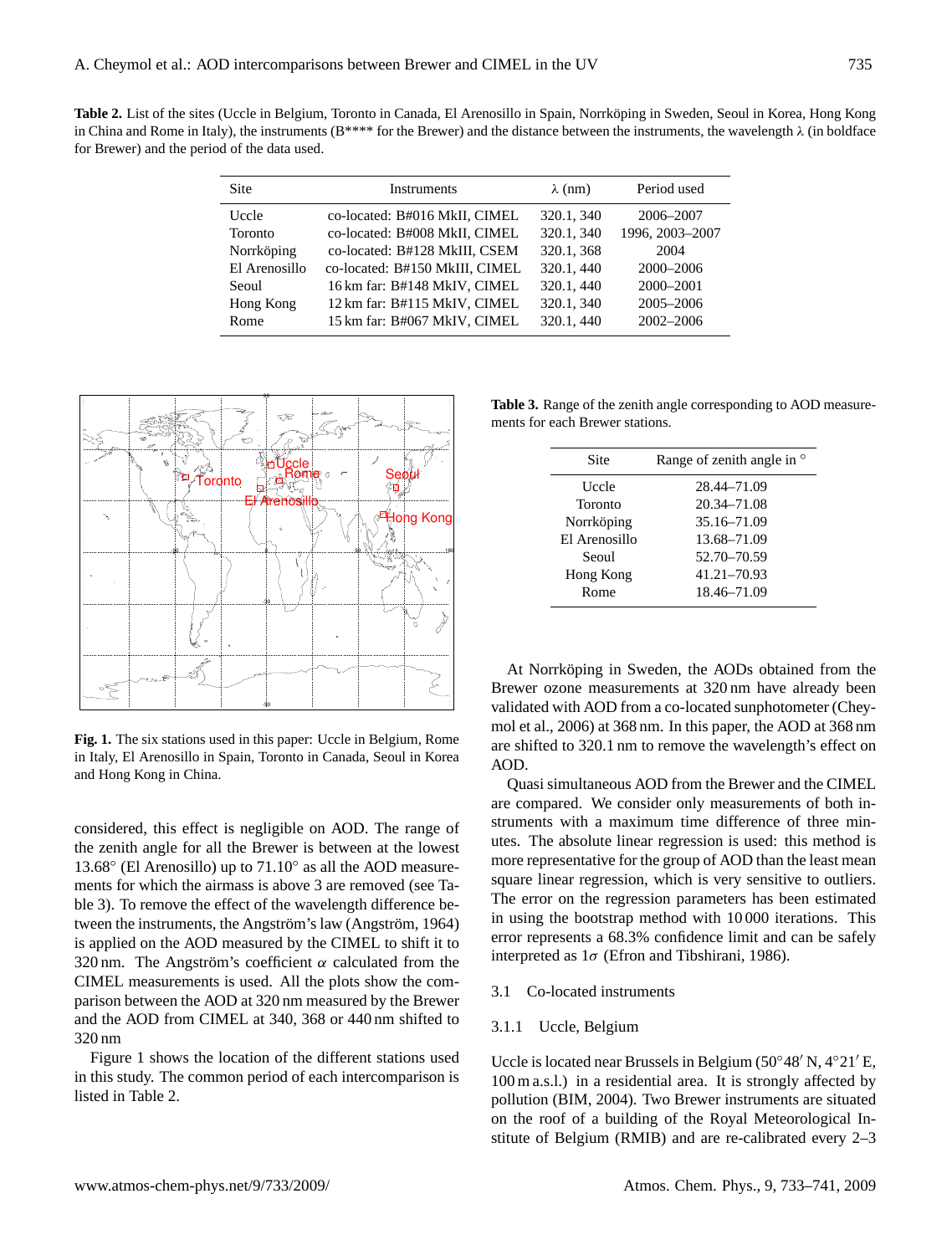

**Fig. 2.** 373 AODs from CIMEL at 340 nm shifted to 320 nm versus the AODs from Brewer #016 at Uccle in Belgium since April 2006 to 2007. The green and the blue lines represent the equation  $f(x)=x$  and the absolute linear regression line for the data, respectively. The correlation coefficient, the slope and the intercept are 0.96, 1.0041±0.0183, −0.0744±−0.0122, respectively.

years since 2001. The AOD from the single monochromator MKII #016 will be used for this intercomparison with the colocated CIMEL belonging to the Belgian Institute for Space Aeronomy.

The single monochromator Brewer MARK II #016 (SCI TEC, 1988) and the CIMEL sunphotometer [\(www.cimel.fr/](www.cimel.fr/index_us.html) index [us.html\)](www.cimel.fr/index_us.html) are 100 m far from each other. They are considered as co-located. The two instruments measure the direct solar intensity at 320 nm and at 340 nm, respectively. The AODs at 340 nm from the CIMEL are shifted to 320 nm in using the Angström's coefficient  $\alpha$  between 340 and 440 nm of the CIMEL. The CIMEL sunphotometer operated since July 2006. Since 1984, the Brewer spectrophotometer #016, which is a single monochromator is routinely operated at Uccle to measure the total ozone column in the atmosphere from the DS ultraviolet radiation.

Figure 2 shows the scatter plot of the 373 AODs from Brewer #016 and the CIMEL sunphotometer at Uccle since April 2006. There is a very good linear agreement between AODs from the two instruments: the correlation coefficient, the slope and the intercept of the regression line are 0.96, 1.0041±0.0183 and −0.0744±0.01225, respectively. This bias of 0.07, which is statistically significant, is not yet explained.

# 3.1.2 Toronto, Canada

The Brewer spectrophotometer #008 is located at the top of the building in a big Canadian city (43°78′ N, 79°468′ W). Its calibration is maintained by Environment Canada, who also keeps the World standard triad for Brewer observations (Fioletov et al., 2005). It is a Mark II spectrophotometer.



**Fig. 3.** 550 AODs from CIMEL at 340 nm shifted to 320 nm versus the AODs from Brewer #008 at Toronto in Canada since 1996 to 2006. The green and the blue lines represent the equation  $f(x)=x$  and the absolute linear regression line for the data, respectively. The correlation coefficient, the slope and the intercept are 0.90, 0.9943±0.0188, 0.0128±0.0060, respectively. These parameters are clearly improved without considering the 2 outliers (0.98; 1.0000±0.0176; 0.0110±0.0056).

This instrument is a part of the Brewer triad and is calibrated on a regular basis at Mauna Loa, Hawaii. The site is moderately affected by pollution. It is located in an urban area near the intersection of two busy streets in the vicinity of a large park. The co-located CIMEL sunphotometer measures at 340 nm. The AODs at 340 nm from the CIMEL are shifted to 320 nm in using the Angström's coefficient  $\alpha$  between 340 and 440 nm of the CIMEL.

At Toronto, the single monochromator MARK II Brewer #008 and the CIMEL sunphotometer are operated since 1984 and 1996, respectively. 550 quasi simultaneous AODs at 320 nm and 340 nm shifted to 320 nm are compared from the Brewer and the CIMEL, respectively on Fig. 3. The correlation coefficient is high, 0.90. The slope and the intercept of the regression line are  $0.9943 \pm 0.0188$  and  $0.0128 \pm 0.0060$ , respectively. As in Uccle, a very high correlation coefficient is also found at Toronto. Nevertheless, two points affect the results: in removing these two points (AOD above 1.6 on the X axis on Fig. 3), the correlation coefficient is improved  $(0.98)$  with a slope and an intercept equal to  $1.0000\pm0.0176$ and  $0.0110\pm0.0056$ , respectively.

#### 3.1.3 Norrköping, Sweden

The Brewer #128 and CSEM2000 sunphotometer are located near the city of Norrköping in Sweden (58°35' N, 16°09' E). The surroundings within 1 km of its platform is a mixture of suburban low buildings, gardens, lawns, roads and trees. The horizon is free of obstacles above 5◦ . Brewer #128 is a Mark III, which is regularly calibrated by comparison to a travelling reference Brewer.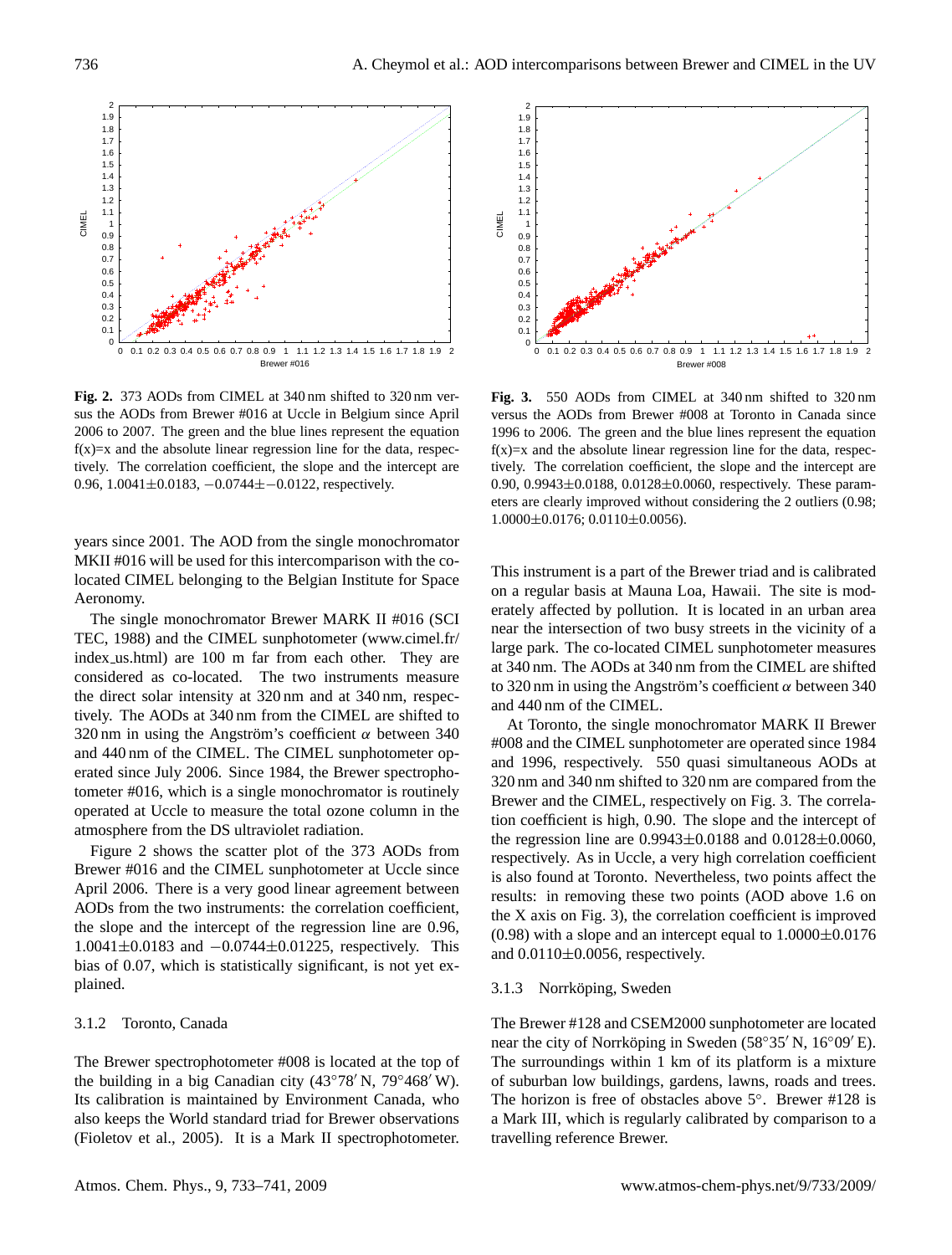

**Fig. 4.** 7386 AODs from CIMEL at 440 nm shifted to 320 nm versus the AODs from Brewer #150 at El Arenosillo in Spain. The green and the blue lines represent the equation  $f(x)=x$  and the absolute linear regression line for the data, respectively. The red line represents the absolute linear regression without the 11 outliers (red points with light blue cross). The correlation coefficient, the slope and the intercept are  $0.82$ ,  $0.9356 \pm 0.0149$ ,  $0.0001 \pm 0.0030$ , respectively. These parameters are clearly improved without considering the 11 outliers (0.95; 0.9467±0.0124; −0.0022±0.0027).

The sunphotometer CSEM2000 is located at the same platform on the roof of the Swedish Meteorological and Hydrological Institute (SMHI) in Norrköping. It measures the AODs at 368 nm, which are shifted to 320 nm for the intercomparison with the Brewer. The AODs at 368 nm from the  $CSEM2000$  are shifted to  $320 \text{ nm}$  in using the Angström's coefficient  $\alpha$  between 368 and 778 nm of the CSEM2000. 1522 AODs are then compared. As it was mentioned in (Cheymol et al., 2006), without shifting the AOD, the slope of the fitting line was equal to 0.85. In removing the effect of the wavelength, the slope becomes 1.0129±0.0097 and the intercept  $-0.0153\pm0.0024$  (compared to  $0.02\pm0.0014$ ). The correlation coefficient is similar for the two intercomparisons.

#### 3.1.4 El Arenosillo, Spain

The Brewer spectrophotometer #150 and the CIMEL sunphotometer are operated since 2000 on the roof of INTA (Instituto Nacional de Tecnica Aeroespacial), which is in El Arenosillo located near Huelva  $(37° \text{ N}, 6°12' \text{ W}, 17 \text{ m a.s.}$ l.) on the southwestern Spanish coast. El Arenosillo is surrounded by a pine tree forest and is located within Donana National Park, a protected coastal area.

The Brewer spectrophotometer #150, which is a MARK III, routinely operates at El Arenosillo to provide ozone values and global UV irradiance since 1998.

The CIMEL sunphotometer and the MARK III Brewer spectrophotometer are co-located and measure the DS radiation at 440 nm and 320 nm, respectively. The AODs at



**Fig. 5.** 36 AODs from CIMEL at 440 nm shifted to 320 nm versus the AODs from Brewer #148 at Seoul in Korea. The green and the blue lines represent the equation  $f(x)=x$  and the absolute linear regression line for the data, respectively. The correlation coefficient, the slope and the intercept are 0.72, 1.0979±0.8844, 0.1122±0.1820, respectively.

440 nm from the CIMEL are shifted to 320 nm in using the  $\alpha$  coefficient between 440 and 870 nm of the CIMEL. Figure 4 shows the scatter plot of the 7386 AODs from Brewer #150 and the CIMEL sunphotometer at El Arenosillo. It can be observed that there is a good linear agreement between AODs from the two instruments: the correlation coefficient, the slope and the intercept of the regression line are 0.82, 0.9356 $\pm$ 0.0149 and 0.0001 $\pm$ 0.003, respectively. If we remove the 11 outliers (see the red points with blue cross on Fig. 4), the comparison is clearly improved: the correlation coefficient, the slope and the intercept of the regression line are 0.95, 0.9467±0.0124 and −0.0022±0.0027, respectively. No explanation for these 11 points is found yet. For more details on selection of outliers, see Sect. 4. The calibration of the CIMEL could be one of the reason to explain the discrepancy of the slope of the regression line compared to the one at the three other sites (Uccle, Toronto and Norrköping) here the slope is very close to 1 (Toledano, 2005). The Angström's coefficient  $\alpha$  used at El Arenosillo is further from 320 nm than the one used at the three other sites and this could be another explanation. Further investigation is needed to understand where the outliers are coming from and why the slope is not so good at El Arenosillo compared to Uccle, Toronto and Norrköping.

# 3.2 Brewer and CIMEL at different sites

### 3.2.1 Seoul, Korea

Seoul is a big city in Asia  $(37°34' N, 126°58' E)$ , which is mostly influenced by pollution from industry in the surroundings. The Brewer Mark IV spectrophotometer #148 and the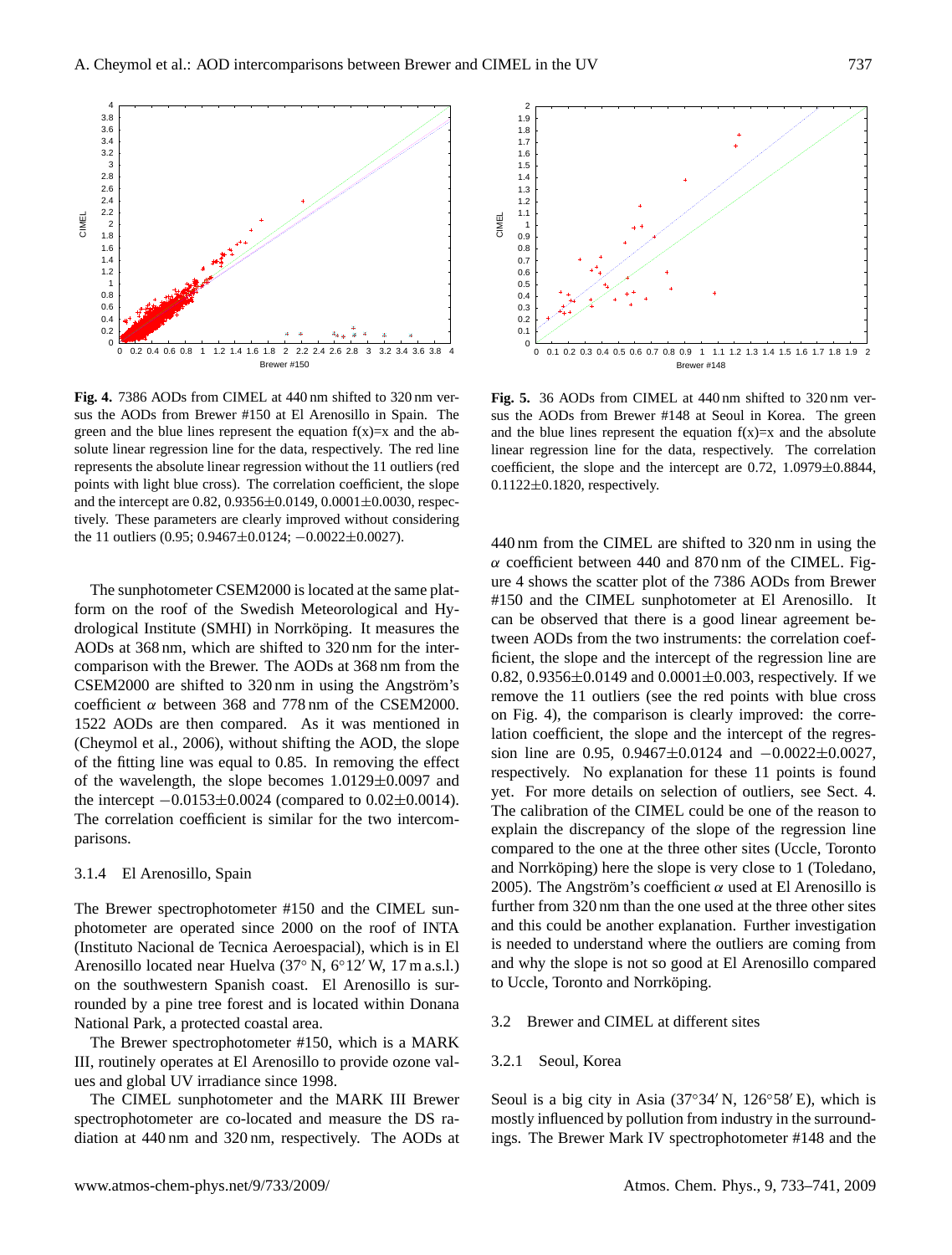

**Fig. 6.** 160 AODs from CIMEL at 340 nm shifted to 320 nm versus the AODs from Brewer #115 at Hong Kong in China. The green and the blue lines represent the equation  $f(x)=x$  and the absolute linear regression line for the data, respectively. The correlation coefficient, the slope and the intercept are  $0.58$ ,  $0.6932 \pm 0.1380$ , 0.2132±0.0843, respectively.



**Fig. 7.** Time series of the 160 AODs from CIMEL at 340 nm shifted to 320 nm (points in green) and the AODs from Brewer #115 (points in red) at Hong Kong in China.

CIMEL sunphotometer are located at Yonsei University and Seoul National University, respectively, which is 16 km apart within Seoul in Korea. Yonsei university is located in downtown Seoul, while Seoul National University is at the Southern part, which is less polluted. They are operated since 2000 and 1999, respectively. The AOD at 440 nm shifted to 320 nm in using the Angström's coefficient  $\alpha$  between 440 and 870 nm of the CIMEL and the AOD at 320 nm from the Brewer are compared.

In Seoul, 36 quasi simultaneous AODs at 320 nm from the Brewer #148 are compared with AOD from the CIMEL at 440 nm on Figure 5. The correlation coefficient, the slope and the intercept are 0.72, 1.0979±0.8844 and



**Fig. 8.** 3385 AODs from CIMEL at 440 nm shifted to 320 nm versus the AODs from Brewer #067 at Rome in Italy. The green and the blue lines represent the equation  $f(x)=x$  and the absolute linear regression line for the data, respectively. The red line represents the absolute linear regression without the 45 outliers (red points with light blue cross). The correlation coefficient, the slope and the intercept are 0.50, 0.7410±0.0638, 0.1208±0.0178, respectively: these parameters are clearly improved without considering the 45 outliers (red points with blue cross)  $(0.78; 0.8724 \pm 0.0375;$  $0.0835\pm0.0108$ ).



**Fig. 9.** Time series of the 3385 AODs from CIMEL at 440 nm shifted to 320 nm (in green) and the AODs from Brewer #067 (in red) at Rome in Italy.

 $0.1122 \pm 0.1820$ , respectively. There is a good linear agreement between the two instruments but there is a noticeable bias.

As we only have 36 data, no final conclusion can be done on the accuracy of the AOD retrieved by the Brewer spectrophotometer in Seoul.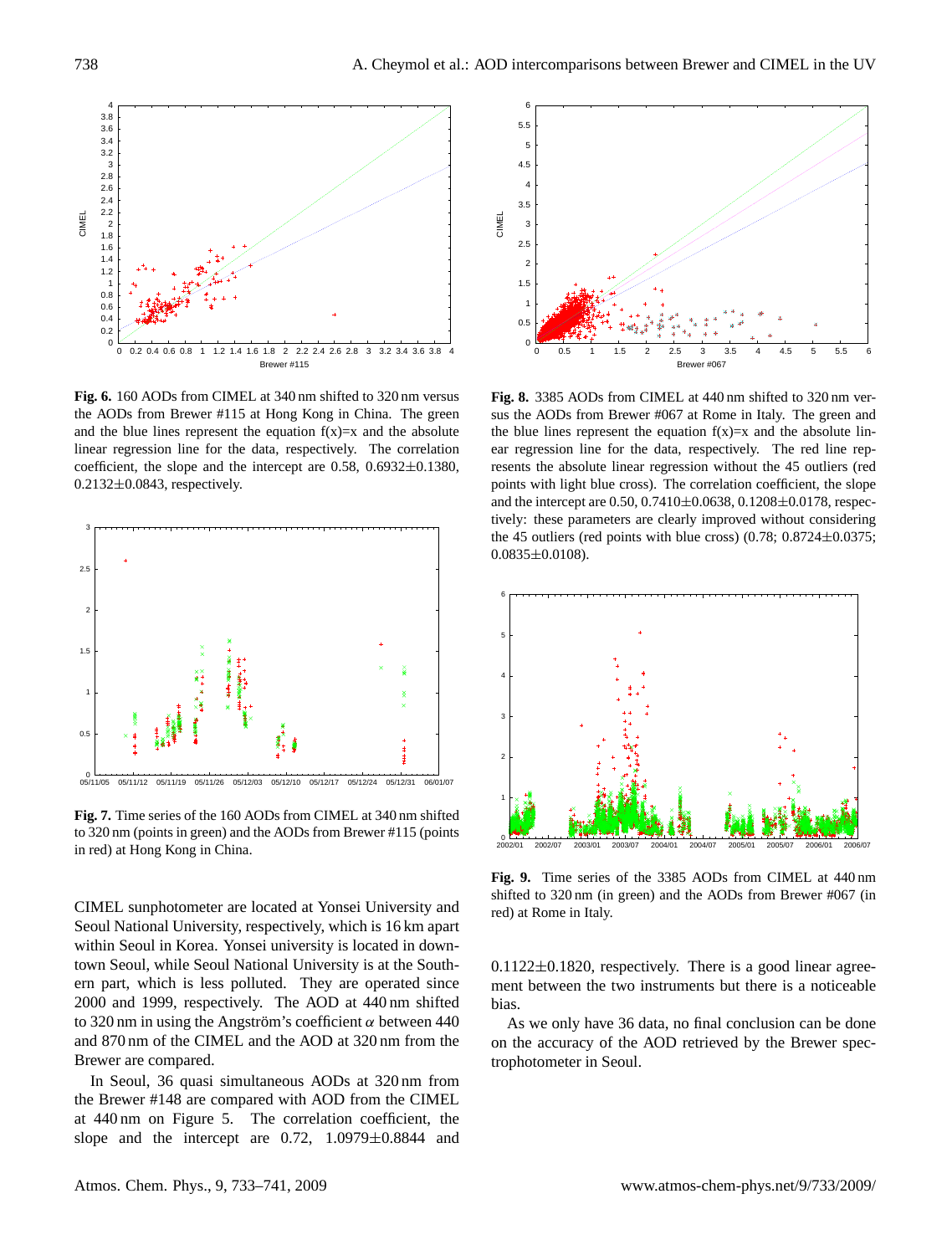**Table 4.** Comparisons between AODs from different Brewer and CIMEL sunphotometers: at Uccle in Belgium (#016), at Toronto in Canada (#008), at El Arenosillo in Spain (#150), at Norrkoping in Sweden (Cheymol et al, 2006), at Seoul in Korea (#148), at Hong Kong in China ¨ (#115) and at Rome in Italy (#067). The slope **(a)** and the intercept **(b)** of the regression line are in parenthesis and the correlation coefficient **(c)** is outside the parenthesis.  $\lambda_{\text{CIMEL}}$  is the wavelength used for the CIMEL,  $\alpha$  is the alpha coefficient used for the CIMEL and N is the number of measurements compared.

| <b>Brewer</b> | c, a and b                                        | $\lambda$ CIMEL (nm) | $\alpha$              | N    |
|---------------|---------------------------------------------------|----------------------|-----------------------|------|
| #016          | $0.96(1.0041\pm0.0183; -0.0744\pm0.0122)$         | 340                  | $\alpha_{340} = -440$ | 373  |
| $\#008$       | $0.90(0.9943\pm0.0188; 0.0128\pm0.0060)$          | 340                  | $\alpha_{340} = -440$ | 550  |
|               | $0.98(1.0000\pm0.0176; 0.0110\pm0.0056)$          |                      |                       | 548  |
| #128          | $0.97(1.0129\pm0.0097; -0.0153\pm0.0024)$         | 368                  | $\alpha_{368} = -778$ | 1522 |
| #150          | $0.82$ (0.9356 $\pm$ 0.0149; 0.0001 $\pm$ 0.0030) | 440                  | $\alpha_{440}$ - 870  | 7386 |
|               | $0.95(0.9467 \pm 0.0124; -0.0022 \pm 0.0027)$     |                      |                       | 7375 |
| #148          | $0.72(1.0979\pm0.8844; 0.1122\pm0.1820)$          | 440                  | $\alpha_{440}$ - 870  | 36   |
| #115          | $0.58(0.6932\pm0.1380; 0.2132\pm0.0843)$          | 340                  | $\alpha_{340} = -440$ | 160  |
| #067          | $0.50(0.7410\pm0.0638; 0.1208\pm0.0178)$          | 440                  | $\alpha_{440}$ -870   | 3385 |
|               | $0.78(0.8724\pm0.0375; 0.0835\pm0.0108)$          |                      |                       | 3340 |

## 3.2.2 Hong Kong in China

The spectrophotometer MARK IV spectrophotometer #115 is operated in the south eastern part of Hong Kong, which is a big city in China (22°13′ N, 114°15′ E, 60 m a.s.l.). It is located at a coastal site on top of a cliff facing South China Sea. This remote station encounters continental outflow in wintertime and clean maritime air in summertime. The CIMEL sunphotometer is operated in the centre of the city on the roof of the library of the Hong Kong Polytechnic University  $(22°18' N, 114°10' E, 30 m a.s.1)$ , which means that it corresponds to urban aerosol conditions. The CIMEL is 12 km far from the Brewer. The AOD at 340 nm is taken into account for this study as it is the closest wavelength to the one of the Brewer at 320 nm. The Brewer and the CIMEL are operated since 1995 and 2005, respectively.

160 AODs are compared from the Brewer spectrophotometer #115 at 320 nm and the CIMEL sunphotometer at 340 nm shifted to 320 nm in using the Angström's coefficient  $\alpha$  between 340 and 440 nm of the CIMEL on Fig. 6. The absolute linear relation between the instruments is poor (only 0.58), the slope and the intercept of the absolute regression line are 0.6932±0.1380 and 0.2132±0.0843, respectively. Fig. 7 shows the time series of the AOD from the CIMEL (points in green) and the Brewer (points in red) during the common period. At the end of 2005, the CIMEL measures larger AOD than the Brewer. The Brewer and the CIMEL are representing the urban and the rural atmospheric conditions respectively, which can explain part of the discrepancy. Nevertheless, further investigation need to be performed with a bigger dataset.

## 3.2.3 Rome in Italy

Rome (41°54′ N, 12°31′ E) is a very populated city strongly influenced by anthropogenic activities (Meloni et al., 2000). The CIMEL sunphotometer is operated since 2001 on the roof of the ISAC-CNR building in the southern suburbs of Rome about 15 km far from the city centre in a semirural site. The Brewer spectrophotometer #067 is operated since 1992 in the centre of Rome westerly from the CIMEL. The AODs at wavelength 440 nm shifted to 320 nm in using the Angström's coefficient  $\alpha$  between 440 and 870 nm of the CIMEL are compared to the AOD at 320 nm from the Brewer.

3385 quasi simultaneous data are compared on Fig. 8 and 9. If we consider all the data, there is a low linear correlation (0.50) between the AODs from the two instruments and it is probably due to the different location of the instruments: the Brewer spectrophotometer is strongly influenced by anthropogenic activities and the CIMEL is in a semi-rural site, which is less affected by pollution. Moreover, some of the AOD retrieved from the Brewer spectrophotometer are too high in 2003 (above two) to be realistic (see Fig. 9).

If we remove the 45 outliers (see Figure 8 the red point with blue crosses), the correlation coefficient rises to 0.78 with a slope and an intercept equal to  $0.8724 \pm 0.0375$  and  $0.0835\pm0.0108$ , respectively. These outliers have occurred due to technical problem. Further investigation would be nevertheless useful to confirm this assumption. For more details on selection of outliers, see Sect. 4.

## **4 Selection of outliers**

In this article, an outlier or a set of outliers should be understood as outliers to an expected linear dependence between direct aerosol measurements from CIMEL sunphotometer and ozone derived aerosol measurements from Brewer spectrophotometer. Recent advances in linear regression (Rousseeuw, 1984) allow to have a more robust estimation of the variance,  $\sigma$ , of the residuals  $(r_i^2 = y_i - a x_i - b)$  than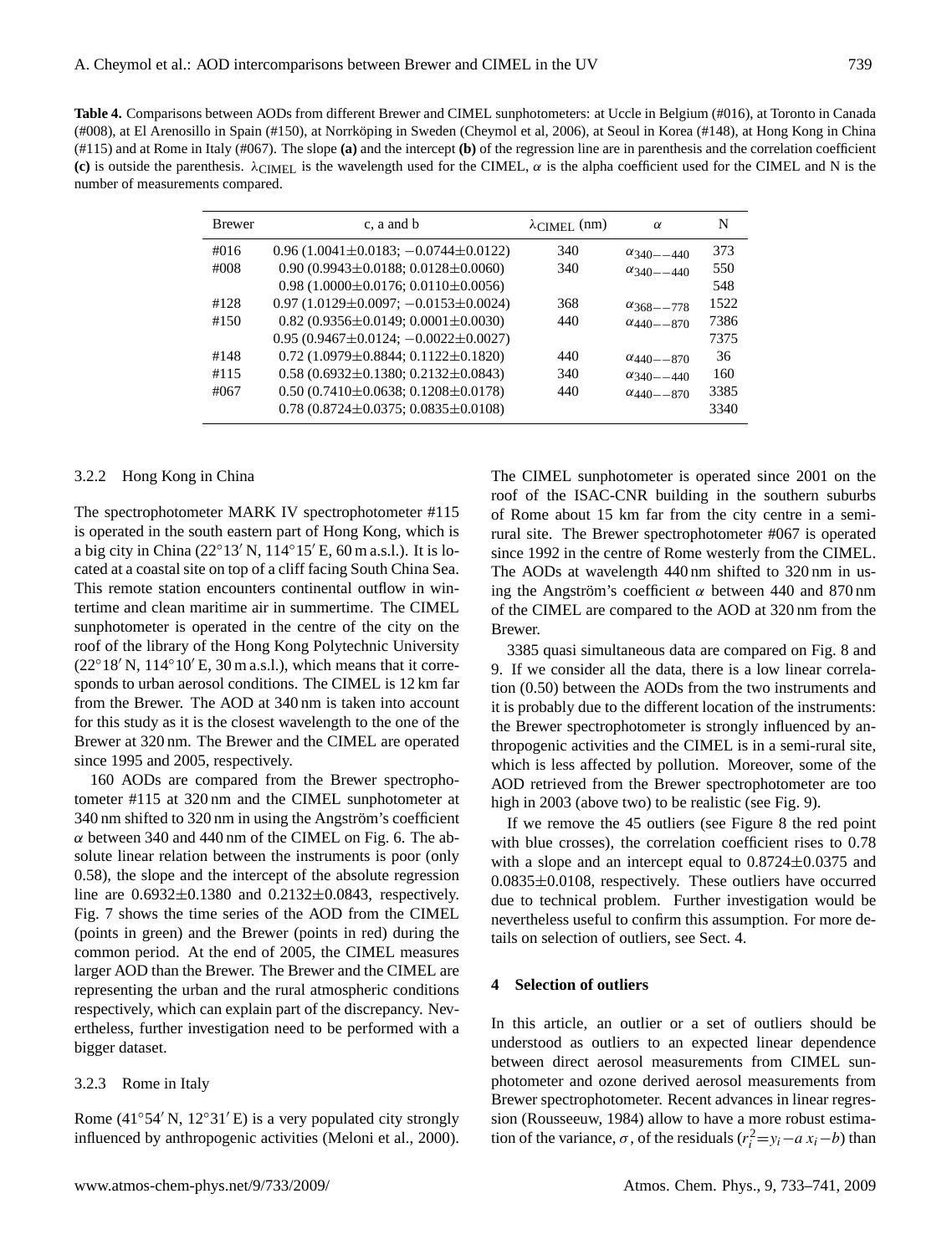with the usual least mean square or even the least mean absolute methods. The median of the residuals is then minimized by the equation:

$$
\sigma = 1.483 \sqrt{\text{median}_{1...n} r_i^2} \tag{1}
$$

If the absolute value of a residual divided by the variance is higher than a limit  $\lambda$ , this data value could be considered as an outlier.  $\lambda$  is chosen to detect the outliers determined by visual inspection in the two easier cases (Fig. 3 Toronto and Fig. 4 El Arenosillo). In Fig. 8, it is more difficult to determine the outliers. The outliers for Rome are detected in fixing the value of  $\lambda$  to 9.40. If additional values are considered as outliers by lowering  $\lambda$ , the regression parameters do not change significantly.

#### **5 Conclusions**

Table 4 summarises all the intercomparisons. The following conclusions can be made:

If the instruments are co-located and measure at the same wavelength the correlation coefficient is very high, the slope of the regression line is about 1 and its intercept is virtually equal to 0.

In El Arenosillo, the 11 outliers are not yet explained. Without considering these outliers, the AOD measured by the Brewer and the CIMEL are very close.

In Norrköping in Sweden, in applying the Angström's law, the intercomparison between both instruments is improved compared to the comparison between AOD at 368 nm and 320 nm (Cheymol et al., 2006): the correlation coefficients are quite the same and the slope is closer to 1 (without the shifting, the slope is equal to 0.85).

For two instruments operated at different sites like in Rome or in Hong Kong, the correlation is lower. It confirms the previous conclusion in *Cheymol et al., 2006*: AOD validation needs to have co-located instruments. The difference between AOD from the two instruments have different cause: the poor co-location (Hong Kong and Rome) and probably technical problems (Rome). Moreover, some error can be induced by an error on the neutral density filter values [Cheymol et al., 2006].

This study is needed to go further to determine the main source of the discrepancy between AOD from Brewer and CIMEL at El Arenosillo (due to the 11 outliers), Hong Kong and Rome.

*Acknowledgements.* This study was supported by the Belgian Science Policy (Contract action 1: "Aerosol Optical Depth derived from ground based spectral observations of solar radiation"). We thank the PI investigators (Christian Hermans, Belgian Institute for Space Aeronomy, Belgium; Brent Holben, for Toronto in Canada; Janet Elizabeth Nichol for Hong Kong in China; Soon-Chang Yoon for Seoul in Korea; Gian Paolo Gobbi for Rome in Italy and Victoria E. Cachorro Revilla for El Arenosillo in Spain) and their staff for establishing and maintaining the AERONET sites used in this study. We thank also Alessandro Ipe (from the GERB team) for his computer support and his review. We also thank Jose Manuel Vilaplana and Weine Josefsson, who provided us the Brewer data at El Arenosillo and Norrköping respectively and the anonymous reviewers for their comments. The work for J. Kim was supported by the Eco-technopia 21 project under grant 121-071-055 by the Korea Ministry of Environment.

Edited by: T. Bond

#### **References**

- Angström, A.: The parameters of atmospheric turbidity, Tellus, 16, 64–75, 1964.
- Arola, A. and Koskela, T.: On the sources of bias in aerosol optical depth retrieval in the UV range, J. Geophys. Res., 109, D08209, doi:10.1029/2003JD004375, 2004.
- Bais, A., Kazantzidis, A., Kazadzis, S., Balis, D. S., Zerefos, C. S., and Meleti, C.: Deriving an effective aerosol single scattering albedo from spectral surface UV irradiance measurements, Atmos. Environ., 39, 1013–1102, 2004.
- Brussels Institute for Management of the Environment (BIM): La qualité de l'air en région de Bruxelles capitale: les particules en suspension en 2004, technical report, online: [www.ibgebim.be/](www.ibgebim.be/francais/contenu/content.asp?ref=1888) [francais/contenu/content.asp?ref=1888,](www.ibgebim.be/francais/contenu/content.asp?ref=1888) 2004.
- Carvalho, F. and Henriques, D.: Use of Brewer ozone spectrophotometer for aerosol optical depth measurements on ultraviolet region, Adv. Space Res., 25, 997–1006, 2000.
- Cede, A., Kazadzis, S., Kowalewski, M., Bais, A., Kouremeti, N., Blumthaler, M., and Herman, J.: Correction of direct irradiance measurements of Brewer spectrophotometers due to the effect of internal polarization, Geophys. Res. Lett., 33, L02806, doi:10.1029/2005GL024860, 2006.
- Chou, M.-D., Lin, P.-H., Ma, P.-L., and Lin, H.-J.: Effects of aerosols on the surface solar radiation in a tropical urban area, J. Geophys. Res., 111, D15207, doi:10.1029/2005JD006910, 2006.
- Cheymol, A., De Backer, H., Josefsson, W., and Stuebi, R.: Comparison and validation of the aerosol optical depth obtained with the Langley plot method in the UV-B from Brewer Ozone Spectrophotometer measurements, J. Geophys. Res., 111, D16202, doi: 10.1029/2006JD007131, 2006.
- Cheymol, A. and De Backer, H.: Retrieval of aerosol optical depth in the UV-B at Uccle from Brewer ozone measurements over a long time period 1984–2002, J. Geophys. Res., 108,(D24), doi:10.1029/2003JD003758, 2003.
- de La Casiniere A., V. Cachorro, I. Smolskaia, J. Lenoble, M. ` Sorribas, M. Houet, O. Massot, M. Antón, and J.M. Vilaplana, (2005), Comparative measurements of total ozone amount and aerosol optical depth during a campaign at El Arenosillo, Huelva, Spain, Annals Geophysicae, 23, 3399–3406.
- Efron, B. and Tibshirani, R.: Bootstrap Methods for Standard Errors, Confidence Intervals and Other Measures of Statistical Accuracy, Stat. Sci., 1(1), 54–77, 1986.
- Fioletov V. E., Kerr, J. B., McElroy, C. T., Wardle, D. I., Savastiouk, V., and Grajnar, T. S.: The Brewer reference triad, Geophys. Res. Lett., 32, L20805, doi:10.1029/2005GL024244, 2005.
- Gröbner, J. and Meleti, C.: Aerosol optical depth in the UVB and visible wavelength from Brewer spectrophotometer direct irradi-